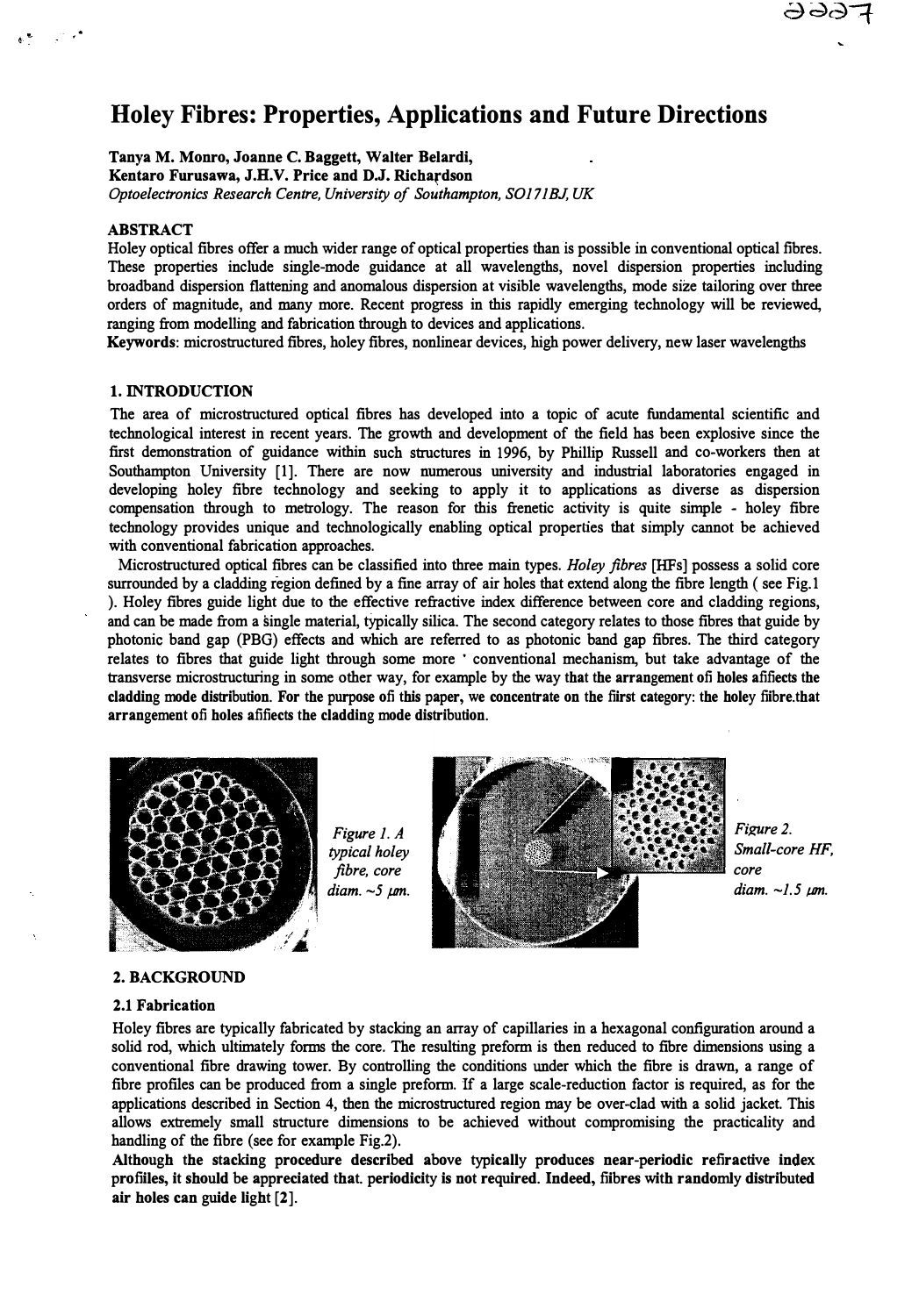## 2.2 Modelling

The first method developed to model holey fibres was the effective index model [3], which approximates HF using an equivalent step-index fibre in the scalar approximation. Although this reduced model can provide some insight into HF operation, it cannot accurately predict modal properties such as the dispersion, which depend critically on the cladding configuration [4,5,6]. Note that when the air filling fraction is large and/or the structure scale is small, it is necessary to use a full vector method.

One quite general vector approach to describing the complex spatial index distribution in a HF involves decomposing the refractive index profile and modal fields into plane waves [7,8]. However, such techniques are computationally intensive, since they do not take advantage of the localization of the guided modes in the fibre core.

A multipole method has recently been developed to study HFs [9]. This method can be applied to idealized single-material fibres with circular holes, and is well suited to evaluating the confinement losses and polarization properties of HF designs.

Finally, a hybrid approach, which is efficient, since it uses localized functions to describe the (localized) guided modes, and accurate, because it uses plane waves to describe the index profile, is described in Refs [4,5,6,10]. This approach is ideal for predicting the properties of both idealized and actual HFs.

# **3. OPTICAL PROPERTIES**

Holey fibres guide light by virtue of a modified variant of the total internal reflection mechanism employed in conventional optical fibres. The basic physical requirement to achieve this form of guidance is that the volume average index in the core region of the fibre is greater than that of the surrounding regions. Note that the hole diameter (d) and hole-to-hole spacing or pitch  $(\Lambda)$  of a holey fibre are typically on the scale of the wavelength of light  $\lambda$  guided within the fibre. The fundamental physical difference between these fibres and conventional types arises from the way the guided optical mode experiences the cladding region. In a conventional fibre, this is to first-order largely independent of wavelength. In a holey fibre, the large index contrast between glass and air and the small structure dimensions combine to make the 'cladding index seen by the guided light a strong function of wavelength. For example, short wavelengths can remain tightly confined to the core, and so the effective cladding index is only slightly lower than the core index. However, at longer wavelengths, the mode must sample more of the cladding region, and so the effective index contrast is larger. This unusual wavelength dependence leads to a host of highly unusual and tailorable optical properties, as described below.

Perhaps the most striking property of this fibre type is the fact that fibres with a low air fill fraction  $(d/\Delta < 0.4)$  can be single-moded at all wavelengths [3]. This property has great practical significance, particularly for broadband or short wavelength applications.

Tailoring the scale of the features in the cladding allows the effective mode area of a holey fibre at l .55µm to be varied over three orders of magnitude from approx.  $\mu$ m<sup>2</sup> (small-pitch, large air filling fraction) to > 1 OOOµm**<sup>2</sup>**(large-pitch, small air filling fraction) [4,5]. At the smaller end of this range, it is clear that holey fibres offer a new route towards efficient nonlinear devices, and this is discussed in Section 4. At the other extreme, large mode area holey fibres offer a number of potential advantages over conventional technology (see Section 5).

By combining asymmetry with the large index contrast and small core dimensions, it is possible to produce highly birefringent HF [11]. An example is shown in Fig.3: in this case, the small elliptical core results in enormous form birefringence. Our measured beat length at l .55µm was 0.3mm, which is to our knowledge the shortest beat length reported in an optical fibre. Small-core HFs are typically polarization-maintaining.



*Figure 3. Polarizationmaintaining holey fibre with an Yb<sup>3</sup><sup>+</sup> doped central core of dimensions* 2.6xl.5µm.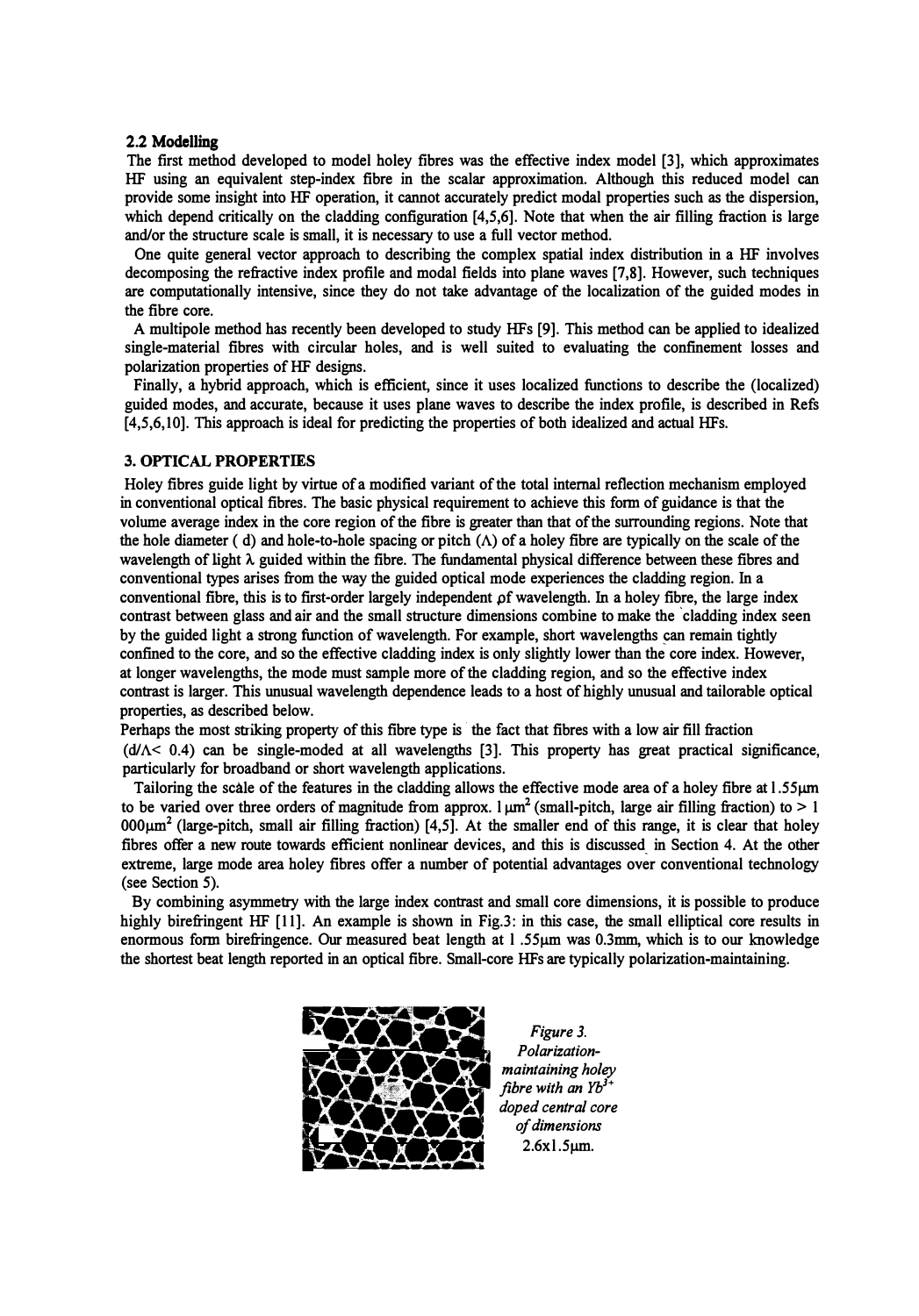Holey fibres can also exhibit a range of unusual dispersion properties. For example, holey fibre with a small pitch  $(\Lambda \sim 1.2 \,\mu m)$  and large air holes can exhibit anomalous dispersion at short wavelengths [4,5,6]. This has made the generation and propagation of optical solitons in the near-IR and visible regions of the spectrum a reality [12].

It is also possible to design HFs with extremely high values of anomalous or normal dispersion [4,5,13], the latter type being of relevance for dispersion compensation applications at 1550nm. Normal dispersion values as high as -2000 ps/nm/km have been predicted. Other work has shown that broadband dispersion-flattened holey fibres can also be designed [14,15]. Such fibres have applications for broadband WDM devices.

Finally, it is worth adding that the holes in holey fibres can be exploited for applications in which an interaction with an evanescent field is required e.g. Raman scattering within a gas, or gas sensing. In order to obtain significantly high overlap between the guided inode and the holes, it is necessary to use fibres with a relatively large air fill fraction ( $d/\Lambda$ >0.6) and small structure scale ( $\Lambda$ < $\lambda$ ) [16].

#### **4. HIGH NONLINEARITY APPLICATIONS**

Holey fibres with small-scale features (i.e. small  $\Lambda$ ) and a large air-filling fraction (i.e. large d/  $\Lambda$ ) can confine the guided mode tightly within the core, resulting in extremely small mode areas, and Figs 2 and 3 show small-core HFs. In such a fibre, modest light intensities can induce significant nonlinear effects. Here a few applications of this high effective nonlinearity are presented briefly.

We have recently demonstrated a 2R data regeneration device based on a highly nonlinear holey fibre, with an effective mode area of just  $2.8\mu m^2$  at  $1.55\mu m$  [17]. The 2R regenerative operation was obtained by combining self-phase modulation (SPM) and offset spectral filtering. Kilometers of conventional fibres are required to generate sufficient SPM for this regeneration process. In this case, just 3.3m of HF was needed.

As described in Section 3, small-core HFs can have anomalous dispersion down to visible wavelengths, which raises the possibility of solitons at wavelengths would accessible using conventional fibres. Using the small-scale Ytterbium-doped HF shown in Fig.3, we have demonstrated the operation of a low threshold, tunable, mode-locked soliton laser [18]. With the same fibre, we recently demonstrated a continuously tunable soliton source in the wavelength range  $1.06-1.33 \mu m$  [19], as shown in Fig.4. This wavelength range is difficult to access using conventional solid state laser technology, and the high effective nonlinearity provided by the HF allows this source to operate at mW average input power levels in a 4.7m length of fibre.



Moreover, such a shift in zero-dispersion wavelength to wavelength regions in which there are convenient short pulse sources, coupled to the small associated mode area, also allows the development of efficient supercontinuum sources whose spectral content extends from the out to beyond 1.8 $\mu$ m [20]. Such sources are attractive for many applications including optical sensor systems, pulse compression and the definition of precise frequency standards.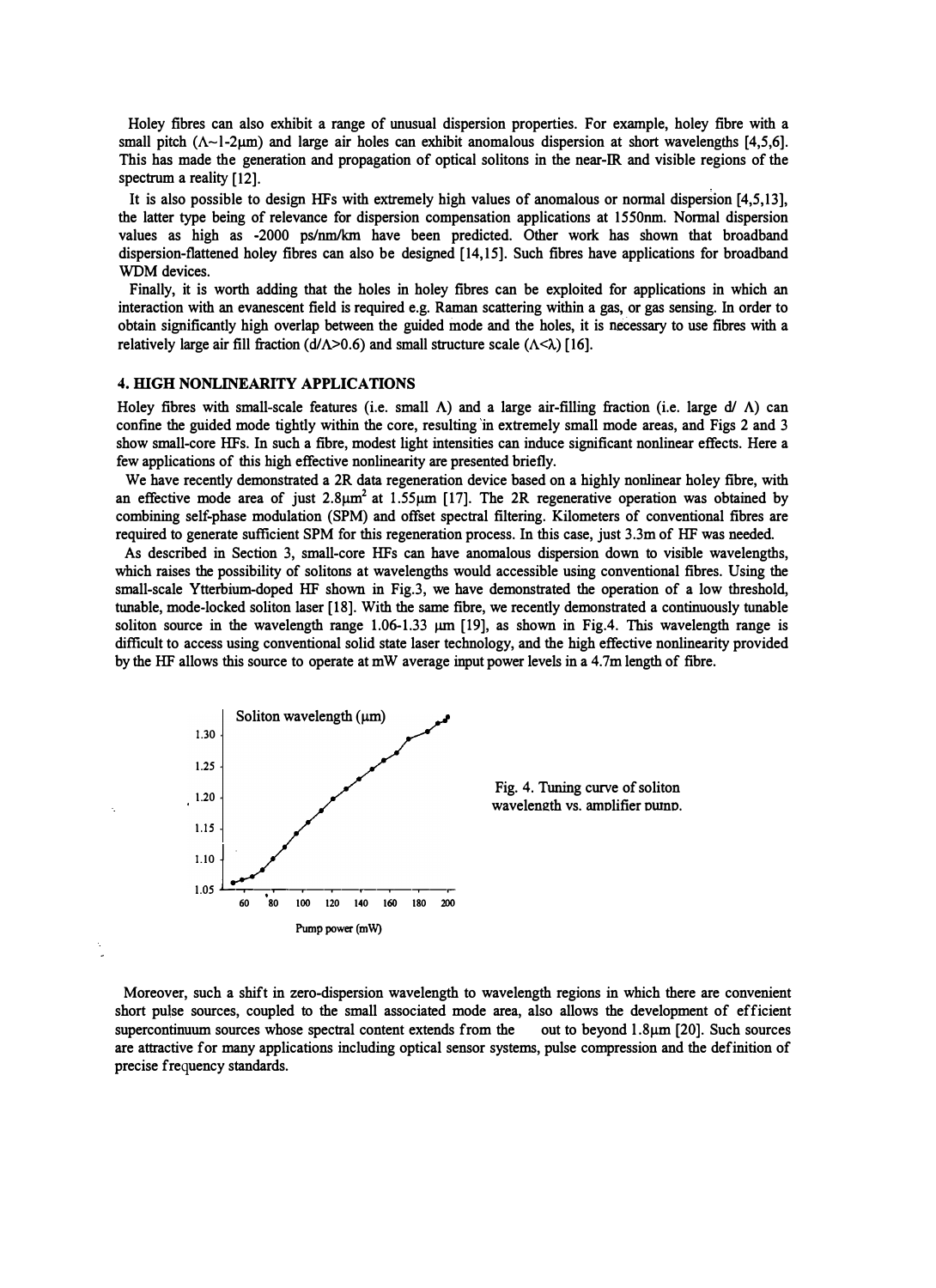# **5. LARGE MODE AREA FIBRES**

 $\kappa$ 

Optical fibers with large mode areas are necessary for applications requiring high power delivery including laser welding and machining, and fiber lasers and amplifiers. Recently, holey fiber technology has emerged as a flexible alternative route towards large mode areas [21].

The largest mode size that can be tolerated in practice is determined by macroscopic bending losses. Recent work shows that holey fibers typically possess comparable bend losses at 1.55µm to similarly sized conventional fibers [22]. Although holey and conventional fibers can exhibit similar mode areas and number of modes at any given wavelength, holey fibers have a distinct advantage for broadband applications due to their ability to be single or few-moded over a large wavelength range. In addition, holey fibers may simplify the fabrication of single-mode fibers with large mode areas at short wavelengths.

# **6. OTHER RECENT RESULTS**

It has recently been shown that gratings can be written into holey fibres with a germanium-doped core region [23]. Long-period fibre gratings (LPGs) written in these fibres were shown to be highly insensitive to the external environmental conditions relative to conventional LPGs.

Recently experiments verify that holey fibers can be thermally poled [24]. The flexible range of optical properties possible in a holey fibre should allow significant improvements to be made to the second harmonic efficiency that can be achieved in an optical fibre.

The vast majority of the holey fibres fabricated to date have been made of silica. Recently, we have shown that HFs can be made using compound glasses [25]. These materials offer a range of desirable optical properties such as two orders of magnitude increase in material nonlinearity, and transparency for wavelengths as long as  $10 \mu m$ .

## 7. **CONCLUSIONS**

The novel optical properties possible in holey fibres are beginning to have a significant impact on many areas. Fabrication of holey fibres has now reached the point that km-scale lengths of polymer-coated fibre with losses as low as 3.2 dB/km at l.Sµm are possible [26]. Furthermore, HFs fibres can be spliced to conventional fibres [27], which allows ready integration with existing components and systems. In conclusion, holey fibres are a robust and practical new fibre type that has the potential to enable a host of new optical devices for telecommunications and beyond.

# **ACKNOWLEDGEMENTS**

**T.M. Momo and D.J. Richardson acknowledge the support of Royal Society University Research Fellowships.**